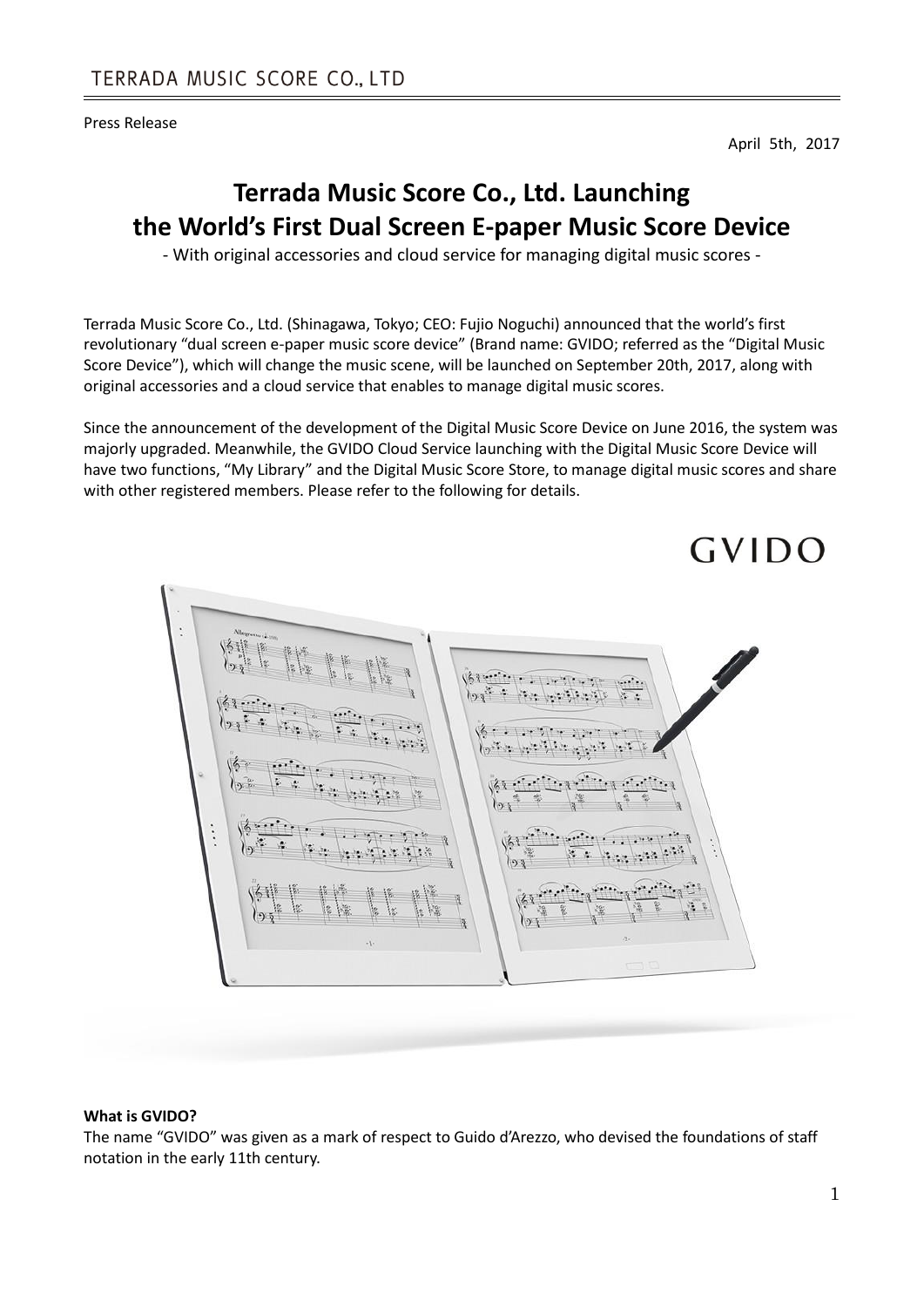# **[Improvements to the Digital Music Score Device]**

● With the newly incorporated Mobius 13.3-inch flexible electronic paper display using the Carta e-paper technology from E Ink, overwriting speed and contrast have improved, with technology that achieves large dual screens that are thin, light and nearly duplicate as paper score sheet size

●The GVIDO Stylus Pen was developed jointly with Wacom Co., Ltd., and both screens have improved writing and deleting functions by using Wacom's pen input technology.

●Proprietary infrared switches have been installed for page turning, and its functionality can now be customized to match user preferences.

●The PDF file format is supported for digital music scores, and scores can be saved along with multiple handwritten notes and bookmarks. Additionally, the device is equipped with a Micro SD card slot and the internal memory, and users can carry a large quantity of music scores with them. Wi-Fi functionality also enables to store and purchase music scores through the GVIDO Cloud Service. The GVIDO Foot Switch, a separately available original accessory, can be wired (USB) or wireless (Bluetooth), enables page turning and list setting operation solely through use of the foot switch.

● The Digital Music Score Device is designed and manufactured by VAIO, ensuring users are provided with a high quality product.

## **[GVIDO Cloud Service]**

The GVIDO Cloud Service will be launched at the same time as the GVIDO Digital Music Score Device. It is comprised of "My Library" and the "GVIDO Store." "My Library" enables to manage digital music scores and also offers permanent storage for a variety of data, including multiple notes and bookmarks that can be shared among registered members.\*1 The GVIDO Store offers digital music scores from various publishers optimized for the Digital Music Score Device, with Digital Music Score Devices and original accessories.\*2 \*1 Some of these services will be fee-based.

\*2 The launch date of digital music scores and the content will vary by country.

#### **[Product Launch Information]**

The Digital Music Score Device will be released in Japan, North America and Europe.

The scheduled launch date is on September 20, 2017 \*3

The scheduled retail price in the US is \$1,600 (tax excl.). $*$ <sup>4</sup>

The scheduled pre-ordering is offered one month prior to the launch date.

\*3 Launch date is subject to change depending on conditions. Retail price may vary by region.

\*4 Retail price may change.

Visit [www.GVIDO.tokyo](http://www.gvido.tokyo/) for the latest information, or register with your e-mail address to receive updates.

#### **[Exhibition at Musikmesse]**

Between April 5th-8th, 2017, Terrada Music Score will be exhibiting at Musikmesse, the international trade fair for musical instruments and music held in Frankfurt, Germany. The Digital Music Score Device and its original accessories will be displayed at the event. Refer to the following link for more information: musik.messefrankfurt.com.